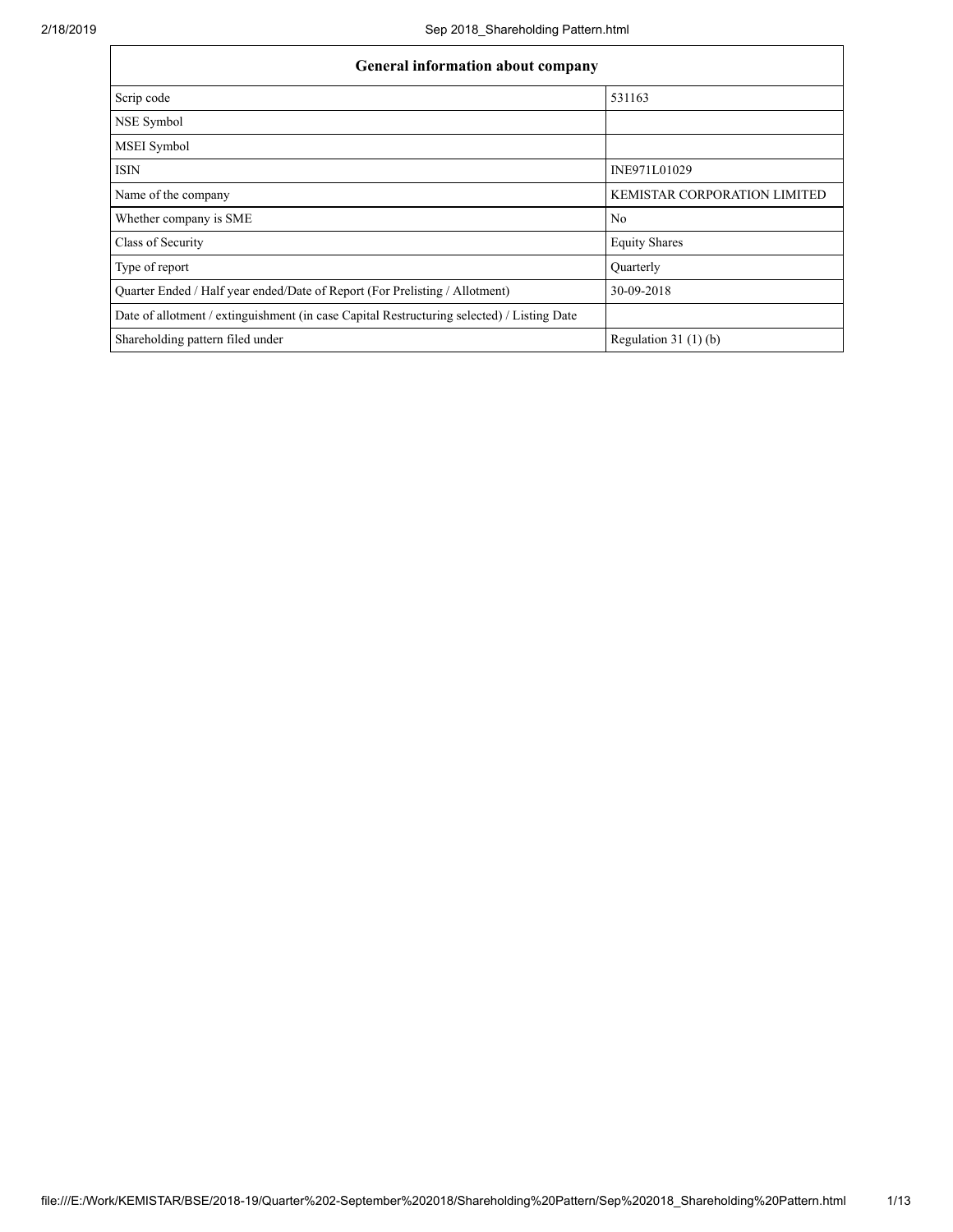|                | <b>Declaration</b>                                                                        |                |                                |                       |                             |  |  |  |  |
|----------------|-------------------------------------------------------------------------------------------|----------------|--------------------------------|-----------------------|-----------------------------|--|--|--|--|
| Sr.<br>No.     | Particular                                                                                | Yes/No         | Promoter and<br>Promoter Group | Public<br>shareholder | Non Promoter-<br>Non Public |  |  |  |  |
| $\mathbf{1}$   | Whether the Listed Entity has issued any partly paid up shares?                           | No             | N <sub>0</sub>                 | No.                   | N <sub>0</sub>              |  |  |  |  |
| <sup>2</sup>   | Whether the Listed Entity has issued any Convertible Securities<br>9                      | N <sub>0</sub> | N <sub>0</sub>                 | No                    | N <sub>0</sub>              |  |  |  |  |
| $\overline{3}$ | Whether the Listed Entity has issued any Warrants?                                        | No.            | N <sub>0</sub>                 | N <sub>0</sub>        | N <sub>0</sub>              |  |  |  |  |
| $\overline{4}$ | Whether the Listed Entity has any shares against which<br>depository receipts are issued? | Yes            | N <sub>0</sub>                 | No.                   | N <sub>0</sub>              |  |  |  |  |
| $\overline{5}$ | Whether the Listed Entity has any shares in locked-in?                                    | <b>Yes</b>     | Yes                            | Yes                   | N <sub>0</sub>              |  |  |  |  |
| 6              | Whether any shares held by promoters are pledge or otherwise<br>encumbered?               | No.            | N <sub>0</sub>                 |                       |                             |  |  |  |  |
| 7              | Whether company has equity shares with differential voting<br>rights?                     | No             | N <sub>0</sub>                 | No                    | N <sub>0</sub>              |  |  |  |  |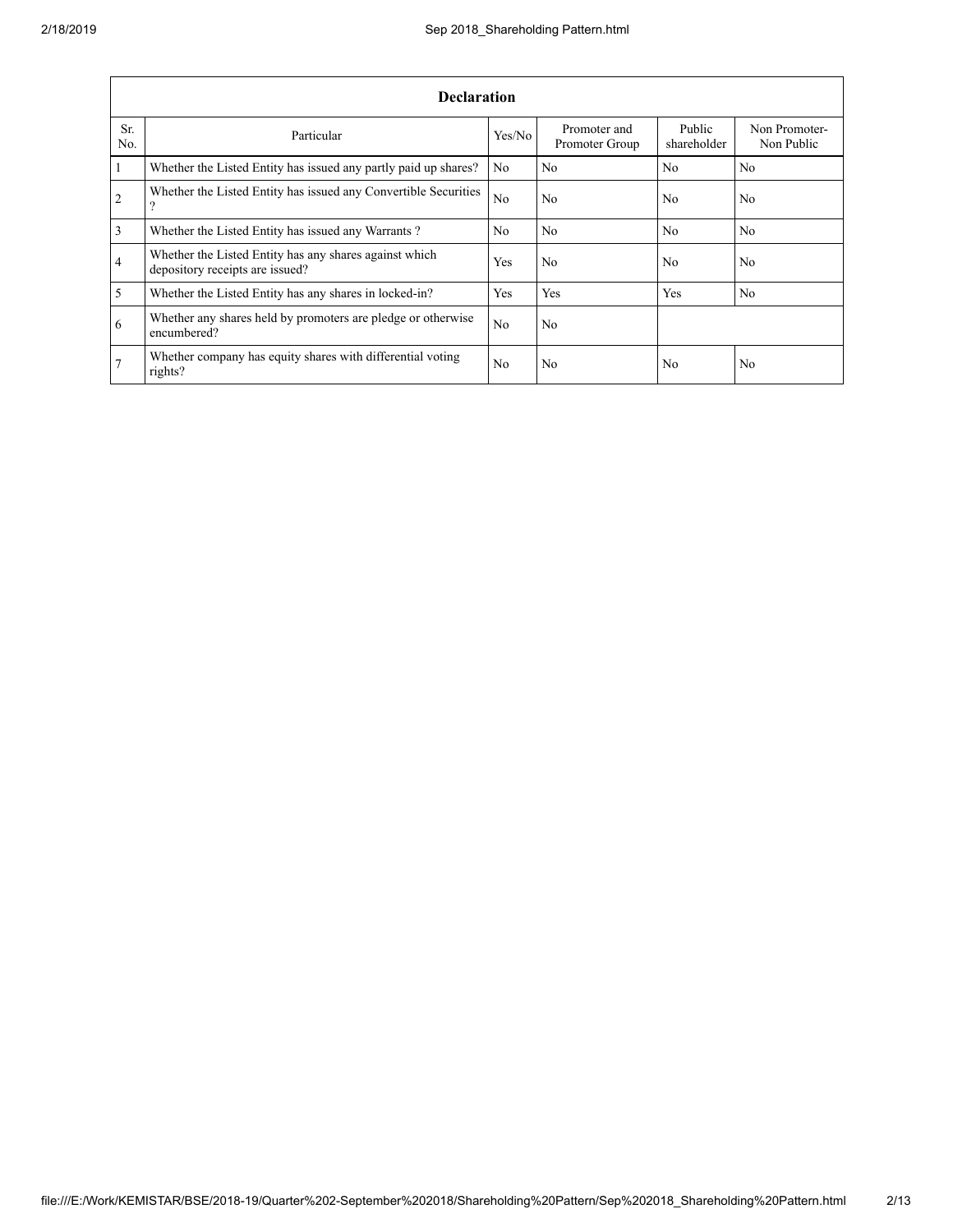|                 | Category                                | Nos. Of      | No. of<br>fully paid | No. Of<br>Partly     | No. Of<br>shares         | Total nos.<br>shares<br>held (VII)<br>$= (IV) +$<br>$(V)$ + $(VI)$ | Shareholding as a<br>% of total no. of<br>shares (calculated<br>as per SCRR, 1957) | Number of Voting Rights held in each<br>class of securities (IX) |                           |               |                     |
|-----------------|-----------------------------------------|--------------|----------------------|----------------------|--------------------------|--------------------------------------------------------------------|------------------------------------------------------------------------------------|------------------------------------------------------------------|---------------------------|---------------|---------------------|
| Category<br>(I) | of<br>shareholder                       | shareholders | up equity            | paid-up<br>equity    | underlying<br>Depository |                                                                    |                                                                                    |                                                                  | No of Voting (XIV) Rights |               | Total as a          |
|                 | (II)                                    | (III)        | shares<br>held (IV)  | shares<br>held $(V)$ | Receipts<br>(VI)         |                                                                    | (VIII) As a % of<br>$(A+B+C2)$                                                     | Class<br>eg: $X$                                                 | Class<br>eg:y             | Total         | $%$ of<br>$(A+B+C)$ |
| (A)             | Promoter<br>$\&$<br>Promoter<br>Group   | 15           | 4563448              |                      |                          | 4563448                                                            | 73.41                                                                              | 4563448                                                          |                           | 4563448 73.41 |                     |
| (B)             | Public                                  | 1466         | 1653040              |                      |                          | 1653040                                                            | 26.59                                                                              | 1653040                                                          |                           | 1653040       | 26.59               |
| (C)             | Non<br>Promoter-<br>Non Public          |              |                      |                      |                          |                                                                    |                                                                                    |                                                                  |                           |               |                     |
| (C1)            | <b>Shares</b><br>underlying<br>DRs      |              |                      |                      |                          |                                                                    |                                                                                    |                                                                  |                           |               |                     |
| (C2)            | Shares held<br>by<br>Employee<br>Trusts |              |                      |                      |                          |                                                                    |                                                                                    |                                                                  |                           |               |                     |
|                 | Total                                   | 1481         | 6216488              |                      |                          | 6216488                                                            | 100                                                                                | 6216488                                                          |                           | 6216488       | 100                 |

# **Table I - Summary Statement holding of specified securities**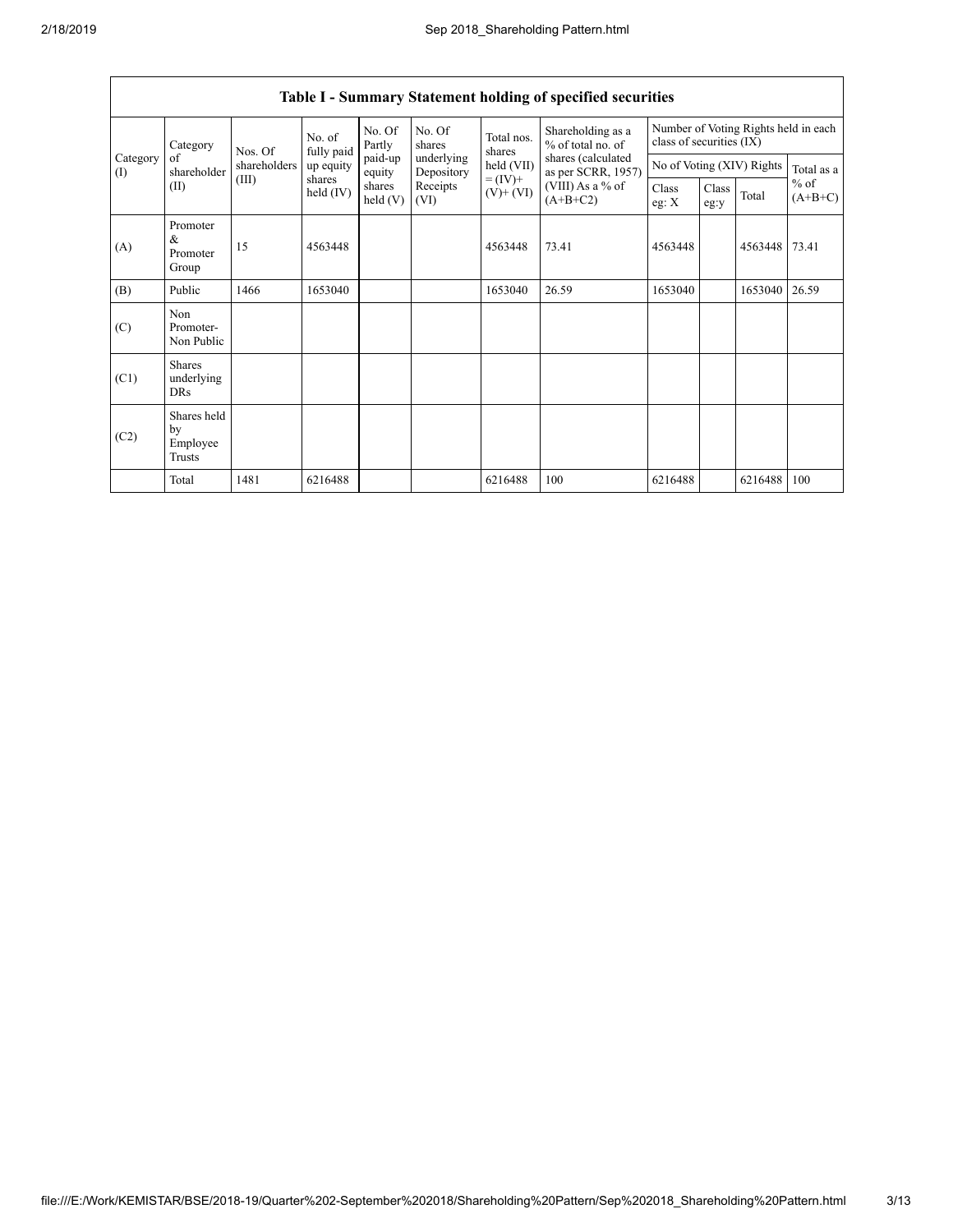|      |                                                                                                                                                                                                                                                                                                                                        |                                                                                            |           | Table I - Summary Statement holding of specified securities                               |                                        |                                                         |                                                                               |  |                                       |
|------|----------------------------------------------------------------------------------------------------------------------------------------------------------------------------------------------------------------------------------------------------------------------------------------------------------------------------------------|--------------------------------------------------------------------------------------------|-----------|-------------------------------------------------------------------------------------------|----------------------------------------|---------------------------------------------------------|-------------------------------------------------------------------------------|--|---------------------------------------|
|      | No. Of Shares<br>No. Of<br>Underlying<br>No. of<br><b>Shares</b><br>Shares<br>Category<br>Outstanding<br>Underlying<br>Underlying<br>convertible<br>Category<br>of<br>Outstanding<br>shareholder<br>Outstanding<br>securities and<br>convertible<br>Warrants<br>No. Of<br>(II)<br>securities<br>$(X_i)$<br>Warrants (Xi)<br>(X)<br>(a) |                                                                                            |           | Shareholding, as a<br>% assuming full<br>conversion of<br>convertible<br>securities (as a | Number of<br>Locked in shares<br>(XII) |                                                         | Number of<br><b>Shares</b><br>pledged or<br>otherwise<br>encumbered<br>(XIII) |  | Number of<br>equity shares<br>held in |
| (1)  |                                                                                                                                                                                                                                                                                                                                        | percentage of<br>diluted share<br>capital) $(XI)$ =<br>$(VII)+(X)$ As a % of<br>$(A+B+C2)$ | No. $(a)$ | As a<br>$%$ of<br>total<br>Shares<br>held<br>(b)                                          | No.<br>(a)                             | As a<br>$%$ of<br>total<br><b>Shares</b><br>held<br>(b) | dematerialized<br>form $(XIV)$                                                |  |                                       |
| (A)  | Promoter<br>&<br>Promoter<br>Group                                                                                                                                                                                                                                                                                                     |                                                                                            |           | 73.41                                                                                     | 4498996                                | 98.59                                                   |                                                                               |  | 4563448                               |
| (B)  | Public                                                                                                                                                                                                                                                                                                                                 |                                                                                            |           | 26.59                                                                                     | 1200024                                | 72.59                                                   |                                                                               |  | 1277040                               |
| (C)  | Non<br>Promoter-<br>Non Public                                                                                                                                                                                                                                                                                                         |                                                                                            |           |                                                                                           |                                        |                                                         |                                                                               |  |                                       |
| (C1) | <b>Shares</b><br>underlying<br><b>DRs</b>                                                                                                                                                                                                                                                                                              |                                                                                            |           |                                                                                           |                                        |                                                         |                                                                               |  |                                       |
| (C2) | Shares held<br>by<br>Employee<br>Trusts                                                                                                                                                                                                                                                                                                |                                                                                            |           |                                                                                           |                                        |                                                         |                                                                               |  |                                       |
|      | Total                                                                                                                                                                                                                                                                                                                                  |                                                                                            |           | 100                                                                                       | 5699020 91.68                          |                                                         |                                                                               |  | 5840488                               |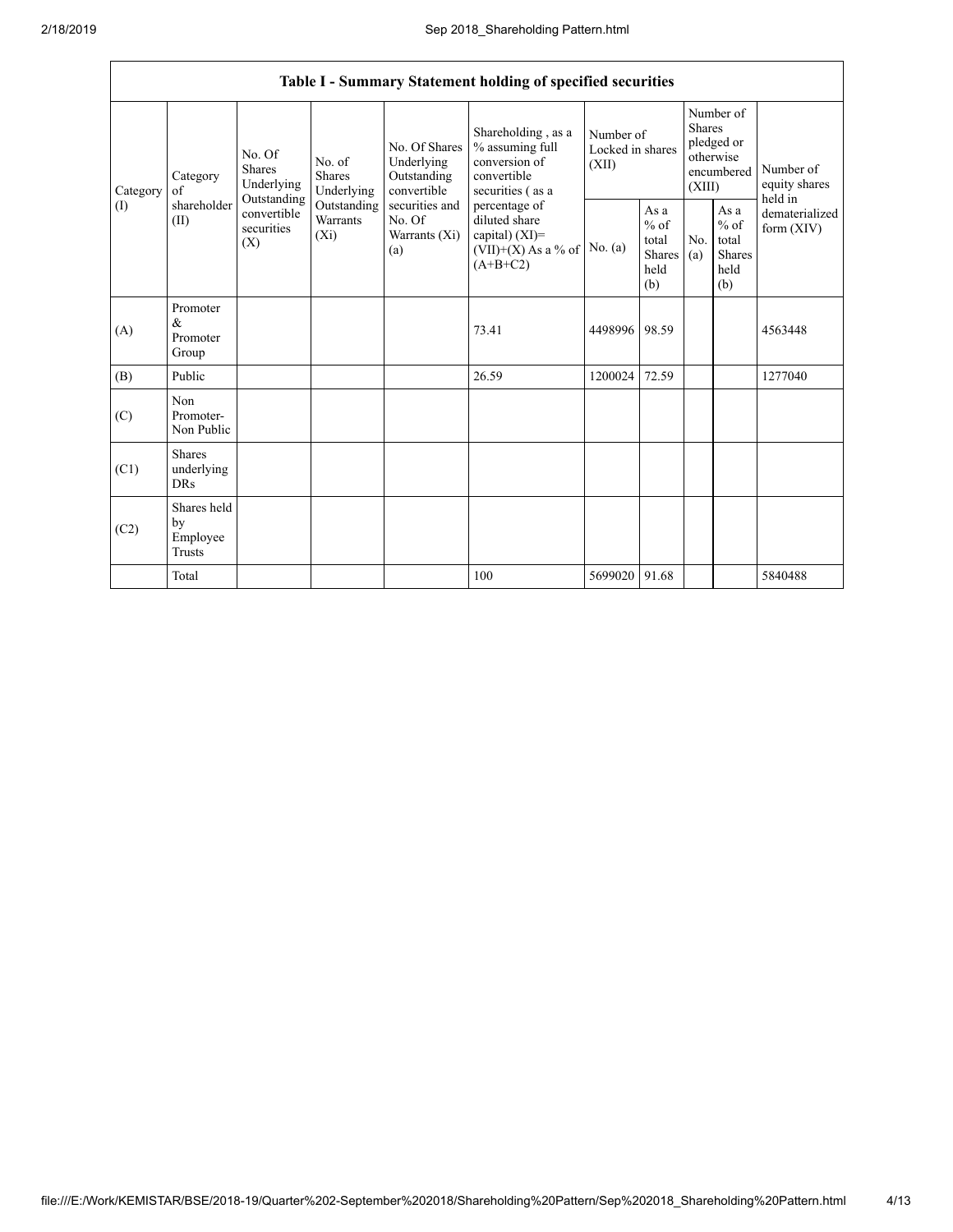|                                                                                             | Table II - Statement showing shareholding pattern of the Promoter and Promoter Group                                |                         |                            |                                 |                                    |                             |                                              |                                                                  |               |               |                                 |
|---------------------------------------------------------------------------------------------|---------------------------------------------------------------------------------------------------------------------|-------------------------|----------------------------|---------------------------------|------------------------------------|-----------------------------|----------------------------------------------|------------------------------------------------------------------|---------------|---------------|---------------------------------|
|                                                                                             |                                                                                                                     |                         | No. of                     | No.<br><b>Of</b>                | No. Of                             | Total<br>nos.               | Shareholding<br>as a % of total              | Number of Voting Rights held in<br>each class of securities (IX) |               |               |                                 |
| Sr.                                                                                         | Category & Name<br>of the                                                                                           | Nos. Of<br>shareholders | fully<br>paid up<br>equity | Partly<br>paid-<br>up           | shares<br>underlying<br>Depository | shares<br>held<br>$(VII) =$ | no. of shares<br>(calculated as<br>per SCRR, | No of Voting (XIV) Rights                                        |               |               | Total<br>as a %                 |
|                                                                                             | Shareholders (I)                                                                                                    | (III)                   | shares<br>held (IV)        | equity<br>shares<br>held<br>(V) | Receipts<br>(VI)                   | $(IV)+$<br>$(V)$ +<br>(VI)  | 1957) (VIII)<br>As a % of<br>$(A+B+C2)$      | Class eg:<br>X                                                   | Class<br>eg:y | Total         | οf<br>Total<br>Voting<br>rights |
| $\mathbf{A}$                                                                                | Table II - Statement showing shareholding pattern of the Promoter and Promoter Group                                |                         |                            |                                 |                                    |                             |                                              |                                                                  |               |               |                                 |
| (1)                                                                                         | Indian                                                                                                              |                         |                            |                                 |                                    |                             |                                              |                                                                  |               |               |                                 |
| (a)                                                                                         | Individuals/Hindu<br>undivided Family                                                                               | 15                      | 4563448                    |                                 |                                    | 4563448                     | 73.41                                        | 4563448                                                          |               | 4563448       | 73.41                           |
| Sub-Total (A)<br>(1)                                                                        |                                                                                                                     | 15                      | 4563448                    |                                 |                                    | 4563448                     | 73.41                                        | 4563448                                                          |               | 4563448       | 73.41                           |
| (2)                                                                                         | Foreign                                                                                                             |                         |                            |                                 |                                    |                             |                                              |                                                                  |               |               |                                 |
| Total<br>Shareholding<br>of Promoter<br>and Promoter<br>Group $(A)=$<br>$(A)(1)+(A)$<br>(2) |                                                                                                                     | 15                      | 4563448                    |                                 |                                    | 4563448                     | 73.41                                        | 4563448                                                          |               | 4563448       | 73.41                           |
| $\, {\bf B}$                                                                                | Table III - Statement showing shareholding pattern of the Public shareholder                                        |                         |                            |                                 |                                    |                             |                                              |                                                                  |               |               |                                 |
| (1)                                                                                         | Institutions                                                                                                        |                         |                            |                                 |                                    |                             |                                              |                                                                  |               |               |                                 |
| (3)                                                                                         | Non-institutions                                                                                                    |                         |                            |                                 |                                    |                             |                                              |                                                                  |               |               |                                 |
| (a(i))                                                                                      | Individuals -<br>i.Individual<br>shareholders<br>holding nominal<br>share capital up to<br>Rs. 2 lakhs.             | 1422                    | 433939                     |                                 |                                    | 433939                      | 6.98                                         | 433939                                                           |               | 433939        | 6.98                            |
| (a(ii))                                                                                     | Individuals - ii.<br>Individual<br>shareholders<br>holding nominal<br>share capital in<br>excess of Rs. 2<br>lakhs. | 24                      | 1216264                    |                                 |                                    | 1216264                     | 19.57                                        | 1216264                                                          |               | 1216264       | 19.57                           |
| (e)                                                                                         | Any Other<br>(specify)                                                                                              | $20\,$                  | 2837                       |                                 |                                    | 2837                        | 0.05                                         | 2837                                                             |               | 2837          | 0.05                            |
| Sub-Total (B)<br>(3)                                                                        |                                                                                                                     | 1466                    | 1653040                    |                                 |                                    | 1653040                     | 26.59                                        | 1653040                                                          |               | 1653040       | 26.59                           |
| <b>Total Public</b><br>Shareholding<br>$(B)=(B)(1)+$<br>$(B)(2)+(B)(3)$                     |                                                                                                                     | 1466                    | 1653040                    |                                 |                                    | 1653040                     | 26.59                                        | 1653040                                                          |               | 1653040 26.59 |                                 |
| ${\bf C}$                                                                                   | Table IV - Statement showing shareholding pattern of the Non Promoter- Non Public shareholder                       |                         |                            |                                 |                                    |                             |                                              |                                                                  |               |               |                                 |
| Total (<br>$A+B+C2$ )                                                                       |                                                                                                                     | 1481                    | 6216488                    |                                 |                                    | 6216488                     | 100                                          | 6216488                                                          |               | 6216488       | 100                             |
| Total<br>$(A+B+C)$                                                                          |                                                                                                                     | 1481                    | 6216488                    |                                 |                                    | 6216488                     | 100                                          | 6216488                                                          |               | 6216488       | 100                             |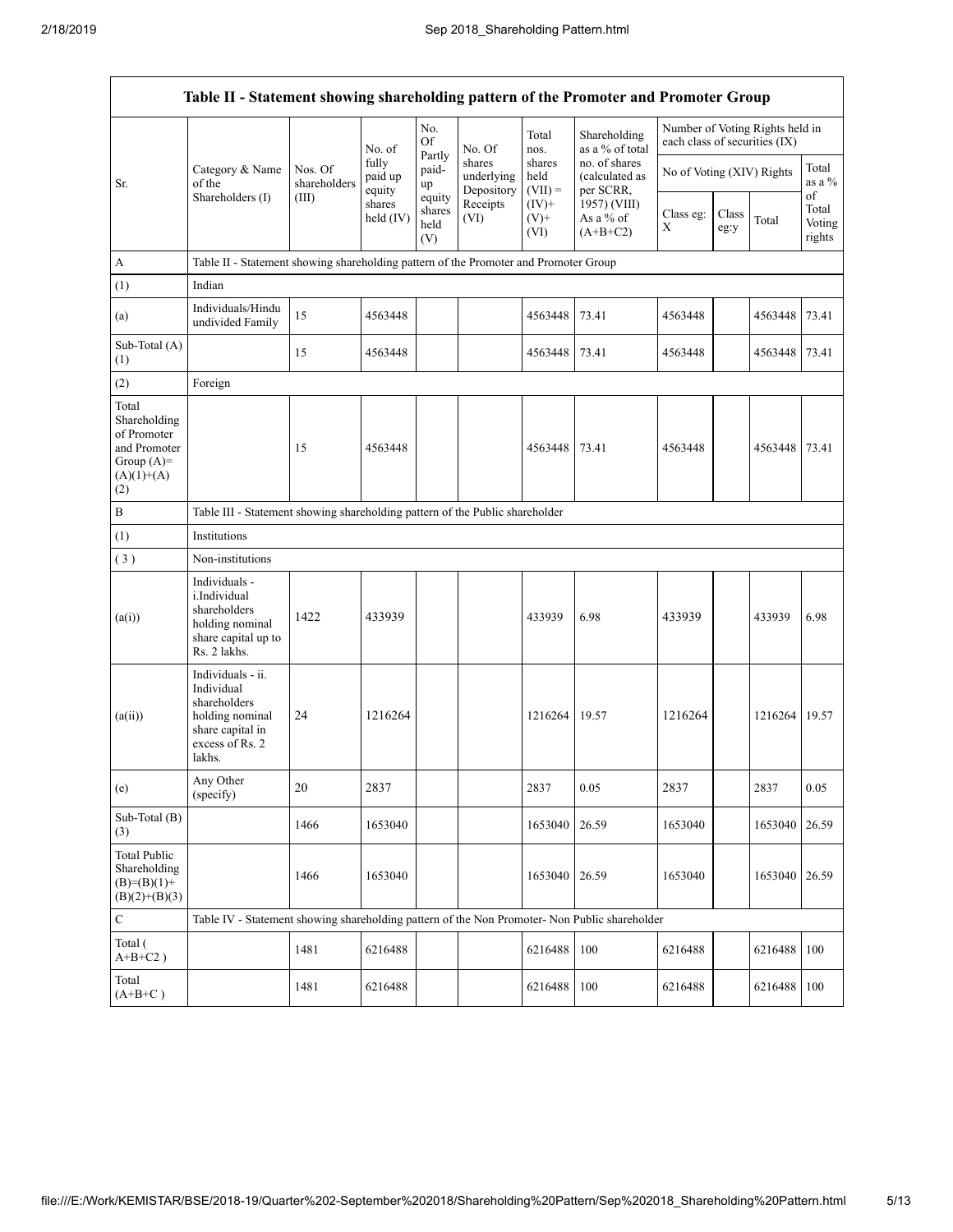$\overline{\phantom{a}}$ 

|                                                                                         | Table II - Statement showing shareholding pattern of the Promoter and Promoter Group |                                                                                                   |                                            |                                                                                               |                                        |                                                         |                                                                        |                                                          |                                       |
|-----------------------------------------------------------------------------------------|--------------------------------------------------------------------------------------|---------------------------------------------------------------------------------------------------|--------------------------------------------|-----------------------------------------------------------------------------------------------|----------------------------------------|---------------------------------------------------------|------------------------------------------------------------------------|----------------------------------------------------------|---------------------------------------|
|                                                                                         | No. Of<br><b>Shares</b><br>Underlying                                                | No. of<br><b>Shares</b><br>Underlying                                                             | No. Of Shares<br>Underlying<br>Outstanding | Shareholding, as a %<br>assuming full conversion<br>of convertible securities (               | Number of<br>Locked in shares<br>(XII) |                                                         | Number of<br>Shares<br>pledged or<br>otherwise<br>encumbered<br>(XIII) |                                                          | Number of<br>equity shares<br>held in |
| Sr.                                                                                     | Outstanding<br>convertible<br>securities<br>(X)                                      | convertible<br>Outstanding<br>securities and<br>Warrants<br>No. Of Warrants<br>$(X_i)$<br>(Xi)(a) |                                            | as a percentage of diluted<br>share capital) (XI)=<br>$(VII)+(X)$ As a % of<br>$(A+B+C2)$     | No. $(a)$                              | As a<br>$%$ of<br>total<br><b>Shares</b><br>held<br>(b) | No.<br>(a)                                                             | As a<br>$\%$ of<br>total<br><b>Shares</b><br>held<br>(b) | dematerialized<br>form $(XIV)$        |
| A                                                                                       |                                                                                      |                                                                                                   |                                            | Table II - Statement showing shareholding pattern of the Promoter and Promoter Group          |                                        |                                                         |                                                                        |                                                          |                                       |
| (1)                                                                                     | Indian                                                                               |                                                                                                   |                                            |                                                                                               |                                        |                                                         |                                                                        |                                                          |                                       |
| (a)                                                                                     |                                                                                      |                                                                                                   |                                            | 73.41                                                                                         | 4498996                                | 98.59                                                   |                                                                        |                                                          | 4563448                               |
| Sub-Total (A)<br>(1)                                                                    |                                                                                      |                                                                                                   |                                            | 73.41                                                                                         | 4498996 98.59                          |                                                         |                                                                        |                                                          | 4563448                               |
| (2)                                                                                     | Foreign                                                                              |                                                                                                   |                                            |                                                                                               |                                        |                                                         |                                                                        |                                                          |                                       |
| Total<br>Shareholding<br>of Promoter<br>and Promoter<br>Group $(A)=$<br>$(A)(1)+(A)(2)$ |                                                                                      |                                                                                                   |                                            | 73.41                                                                                         | 4498996 98.59                          |                                                         |                                                                        |                                                          | 4563448                               |
| $\, {\bf B}$                                                                            |                                                                                      |                                                                                                   |                                            | Table III - Statement showing shareholding pattern of the Public shareholder                  |                                        |                                                         |                                                                        |                                                          |                                       |
| (1)                                                                                     | Institutions                                                                         |                                                                                                   |                                            |                                                                                               |                                        |                                                         |                                                                        |                                                          |                                       |
| (3)                                                                                     | Non-institutions                                                                     |                                                                                                   |                                            |                                                                                               |                                        |                                                         |                                                                        |                                                          |                                       |
| (a(i))                                                                                  |                                                                                      |                                                                                                   |                                            | 6.98                                                                                          | 5024                                   | 1.16                                                    |                                                                        |                                                          | 58787                                 |
| (a(ii))                                                                                 |                                                                                      |                                                                                                   |                                            | 19.57                                                                                         | 1195000                                | 98.25                                                   |                                                                        |                                                          | 1216264                               |
| (e)                                                                                     |                                                                                      |                                                                                                   |                                            | 0.05                                                                                          | $\boldsymbol{0}$                       | $\boldsymbol{0}$                                        |                                                                        |                                                          | 1989                                  |
| Sub-Total (B)<br>(3)                                                                    |                                                                                      |                                                                                                   |                                            | 26.59                                                                                         | 1200024                                | 72.59                                                   |                                                                        |                                                          | 1277040                               |
| <b>Total Public</b><br>Shareholding<br>$(B)=(B)(1)+$<br>$(B)(2)+(B)(3)$                 |                                                                                      |                                                                                                   |                                            | 26.59                                                                                         | 1200024                                | 72.59                                                   |                                                                        |                                                          | 1277040                               |
| $\mathbf C$                                                                             |                                                                                      |                                                                                                   |                                            | Table IV - Statement showing shareholding pattern of the Non Promoter- Non Public shareholder |                                        |                                                         |                                                                        |                                                          |                                       |
| Total (<br>$A+B+C2$ )                                                                   |                                                                                      |                                                                                                   |                                            | 100                                                                                           | 5699020                                | 91.68                                                   |                                                                        |                                                          | 5840488                               |
| Total<br>$(A+B+C)$                                                                      |                                                                                      |                                                                                                   |                                            | 100                                                                                           | 5699020                                | 91.68                                                   |                                                                        |                                                          | 5840488                               |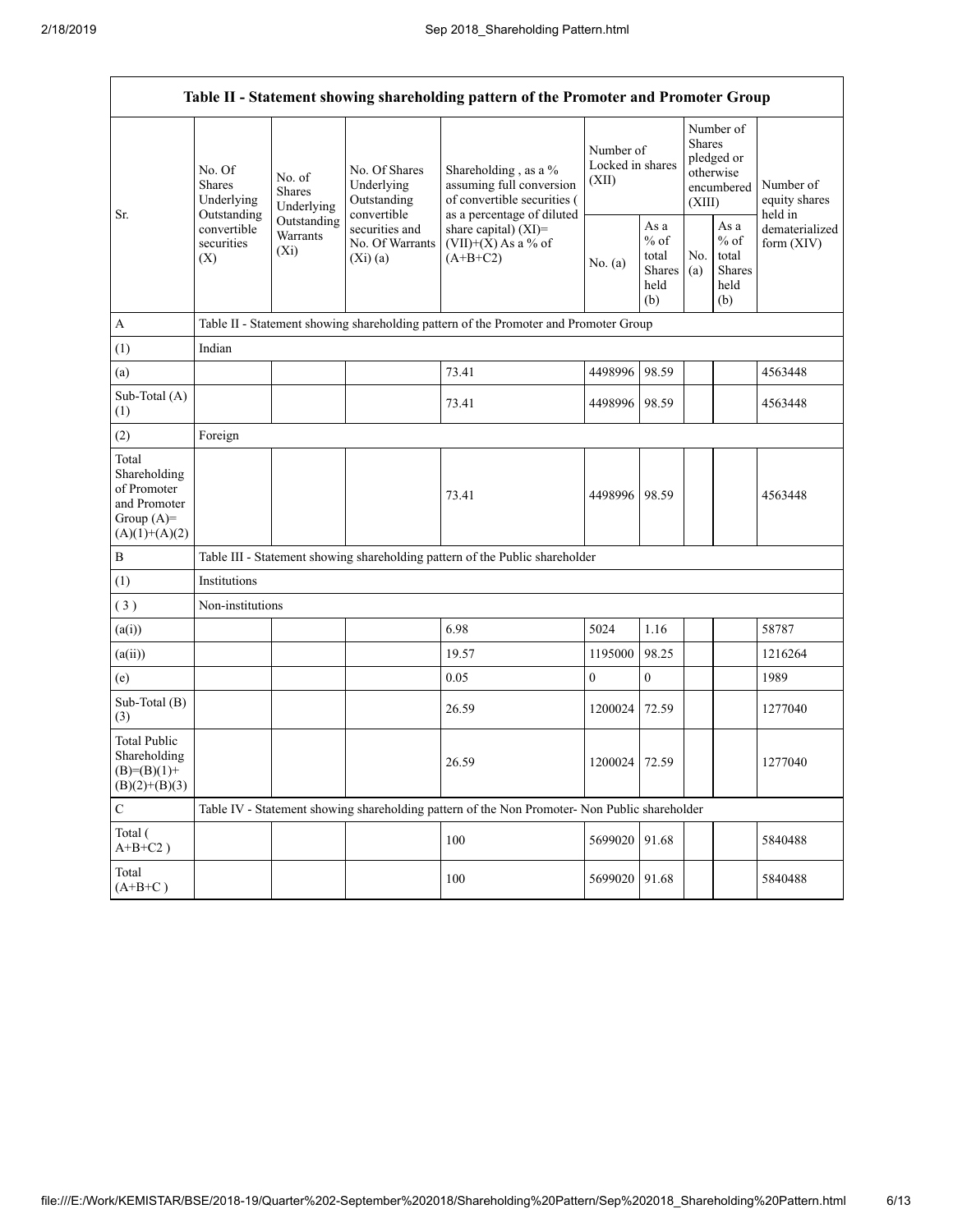|                                                                                                                                                                                                      | <b>Individuals/Hindu undivided Family</b>                     |                                                     |                               |                                                 |                                                |                                                 |                                                       |  |  |
|------------------------------------------------------------------------------------------------------------------------------------------------------------------------------------------------------|---------------------------------------------------------------|-----------------------------------------------------|-------------------------------|-------------------------------------------------|------------------------------------------------|-------------------------------------------------|-------------------------------------------------------|--|--|
| Searial No.                                                                                                                                                                                          | $\mathbf{1}$                                                  | $\overline{c}$                                      | $\mathfrak{Z}$                | $\overline{4}$                                  | 5                                              | 6                                               | $\tau$                                                |  |  |
| Name of the<br>Shareholders<br>(I)                                                                                                                                                                   | <b>KETANKUMAR</b><br>PARASHOTTAMDAS<br><b>PATEL</b>           | <b>DIPAKKUMAR</b><br>PARASHOTTAMDAS<br><b>PATEL</b> | <b>ANILKUMAR</b><br>C. THAKER | <b>KANANI</b><br><b>ANILKUMAR</b><br>DEVRAJBHAI | <b>INDUBEN</b><br>MAHESHKUMAR<br><b>KANANI</b> | MAHESHKUMAR<br><b>POPATLAL</b><br><b>KANANI</b> | <b>DILIPKUMAR</b><br><b>POPATLAL</b><br><b>KANANI</b> |  |  |
| PAN(II)                                                                                                                                                                                              | AFJPP0418F                                                    | ADOPP4635M                                          | ABNPT6366L                    | BBJPK7076D                                      | AELPK9760J                                     | ABAPK6701D                                      | ACVPK0517D                                            |  |  |
| No. of fully<br>paid up equity<br>shares held<br>(IV)                                                                                                                                                | 298144                                                        | 18272                                               | 3472                          | 14400                                           | 40                                             | 5040                                            | 5060                                                  |  |  |
| No. Of Partly<br>paid-up equity<br>shares held<br>(V)                                                                                                                                                |                                                               |                                                     |                               |                                                 |                                                |                                                 |                                                       |  |  |
| No. Of shares<br>underlying<br>Depository<br>Receipts (VI)                                                                                                                                           |                                                               |                                                     |                               |                                                 |                                                |                                                 |                                                       |  |  |
| Total nos.<br>shares held<br>$(VII) = (IV) +$<br>$(V)$ + $(VI)$                                                                                                                                      | 298144                                                        | 18272                                               | 3472                          | 14400                                           | 40                                             | 5040                                            | 5060                                                  |  |  |
| Shareholding<br>as a % of total<br>no. of shares<br>(calculated as<br>per SCRR,<br>1957) (VIII)<br>As a % of<br>$(A+B+C2)$                                                                           | 4.8                                                           | 0.29                                                | 0.06                          | 0.23                                            | $\mathbf{0}$                                   | 0.08                                            | 0.08                                                  |  |  |
|                                                                                                                                                                                                      | Number of Voting Rights held in each class of securities (IX) |                                                     |                               |                                                 |                                                |                                                 |                                                       |  |  |
| Class eg:X                                                                                                                                                                                           | 298144                                                        | 18272                                               | 3472                          | 14400                                           | 40                                             | 5040                                            | 5060                                                  |  |  |
| Class eg:y                                                                                                                                                                                           |                                                               |                                                     |                               |                                                 |                                                |                                                 |                                                       |  |  |
| Total                                                                                                                                                                                                | 298144                                                        | 18272                                               | 3472                          | 14400                                           | $40\,$                                         | 5040                                            | 5060                                                  |  |  |
| Total as a $\%$<br>of Total<br>Voting rights                                                                                                                                                         | 4.8                                                           | 0.29                                                | 0.06                          | 0.23                                            | $\boldsymbol{0}$                               | 0.08                                            | 0.08                                                  |  |  |
| No. Of Shares<br>Underlying<br>Outstanding<br>convertible<br>securities $(X)$                                                                                                                        |                                                               |                                                     |                               |                                                 |                                                |                                                 |                                                       |  |  |
| No. of Shares<br>Underlying<br>Outstanding<br>Warrants (Xi)                                                                                                                                          |                                                               |                                                     |                               |                                                 |                                                |                                                 |                                                       |  |  |
| No. Of Shares<br>Underlying<br>Outstanding<br>convertible<br>securities and<br>No. Of<br>Warrants (Xi)<br>(a)                                                                                        |                                                               |                                                     |                               |                                                 |                                                |                                                 |                                                       |  |  |
| Shareholding,<br>as a $\%$<br>assuming full<br>conversion of<br>convertible<br>securities (as a<br>percentage of<br>diluted share<br>capital) $(XI)$ =<br>$(VII)+(Xi)(a)$<br>As a % of<br>$(A+B+C2)$ | 4.8                                                           | 0.29                                                | 0.06                          | 0.23                                            | $\mathbf{0}$                                   | 0.08                                            | 0.08                                                  |  |  |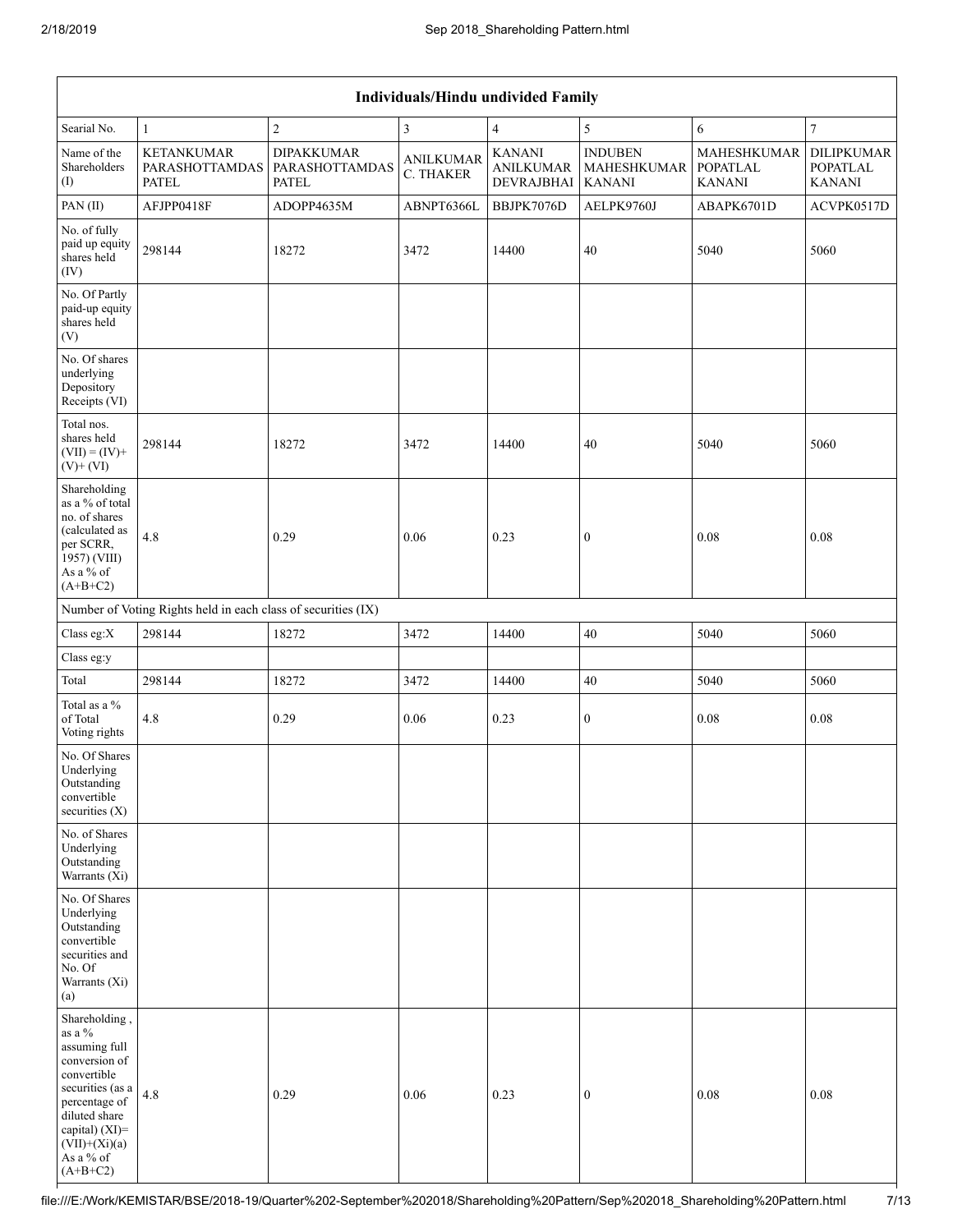# 2/18/2019 Sep 2018\_Shareholding Pattern.html

|                                                                         | Number of Locked in shares (XII)                        |          |              |              |              |              |              |
|-------------------------------------------------------------------------|---------------------------------------------------------|----------|--------------|--------------|--------------|--------------|--------------|
| No. $(a)$                                                               | 298144                                                  | 18272    | $\theta$     | $\theta$     | $\mathbf{0}$ | $\mathbf{0}$ | $\mathbf{0}$ |
| As a % of<br>total Shares<br>held(b)                                    | 100                                                     | 100      | $\mathbf{0}$ | $\mathbf{0}$ | $\mathbf{0}$ | $\mathbf{0}$ | $\mathbf{0}$ |
|                                                                         | Number of Shares pledged or otherwise encumbered (XIII) |          |              |              |              |              |              |
| No. $(a)$                                                               |                                                         |          |              |              |              |              |              |
| As a % of<br>total Shares<br>held(b)                                    |                                                         |          |              |              |              |              |              |
| Number of<br>equity shares<br>held in<br>dematerialized<br>form $(XIV)$ | 298144                                                  | 18272    | 3472         | 14400        | 40           | 5040         | 5060         |
|                                                                         | Reason for not providing PAN                            |          |              |              |              |              |              |
| Reason for not<br>providing<br>PAN                                      |                                                         |          |              |              |              |              |              |
| Shareholder<br>type                                                     | Promoter                                                | Promoter | Promoter     | Promoter     | Promoter     | Promoter     | Promoter     |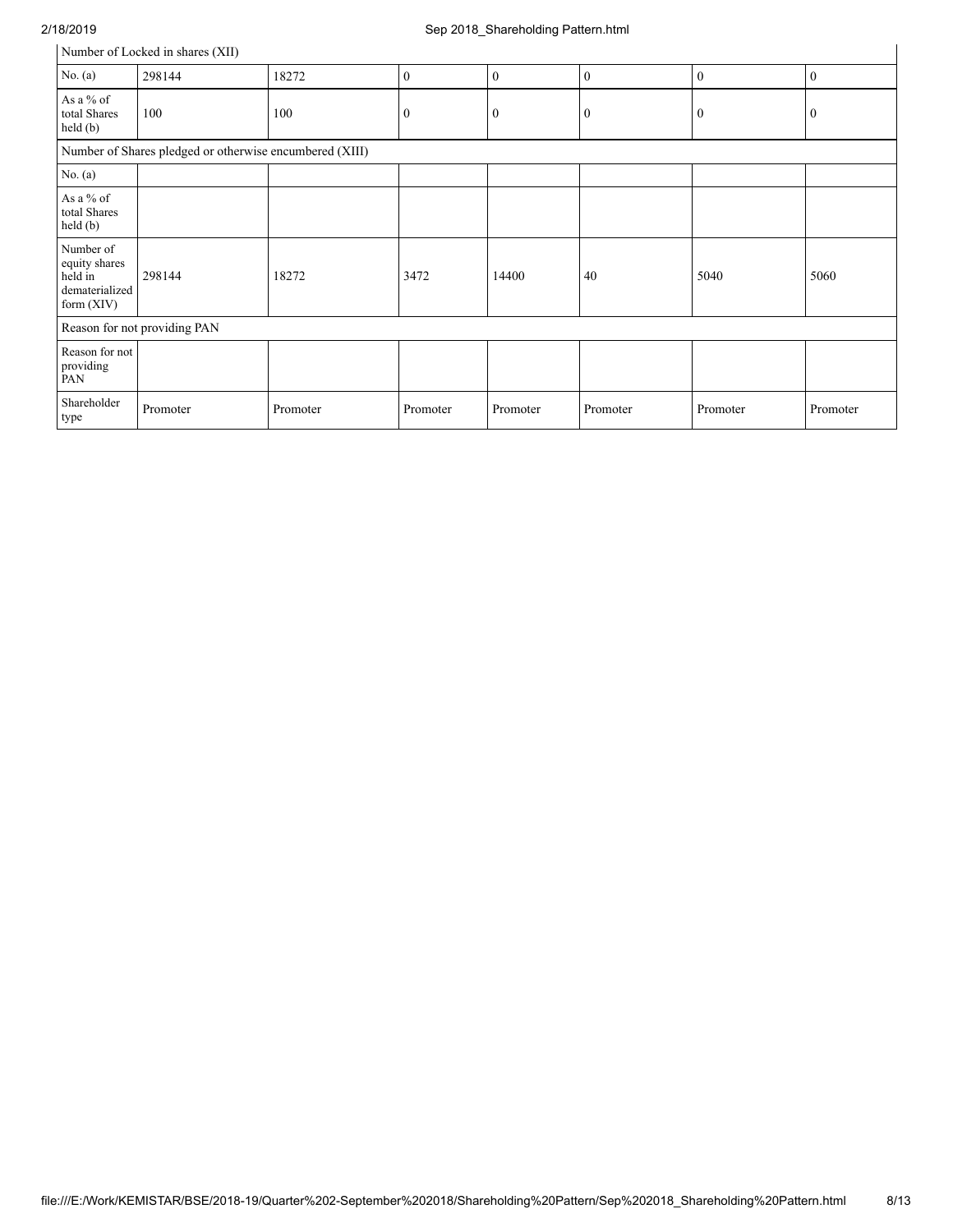|                                                                                                                                                                                                   | Individuals/Hindu undivided Family                            |                                                    |                                               |                                                    |                                   |                                                 |                                                |  |
|---------------------------------------------------------------------------------------------------------------------------------------------------------------------------------------------------|---------------------------------------------------------------|----------------------------------------------------|-----------------------------------------------|----------------------------------------------------|-----------------------------------|-------------------------------------------------|------------------------------------------------|--|
| Searial No.                                                                                                                                                                                       | $8\,$                                                         | $\mathbf{9}$                                       | 10                                            | 11                                                 | 12                                | 13                                              | 14                                             |  |
| Name of the<br>Shareholders<br>(I)                                                                                                                                                                | PARSHOTTAMBHAI<br><b>MOHANLAL PATEL</b>                       | <b>ANJANA</b><br><b>KETANKUMAR</b><br><b>PATEL</b> | <b>HIRALBEN</b><br><b>DIPAKKUMAR</b><br>PATEL | <b>SHANTABEN</b><br>PARASHOTTAMDAS<br><b>PATEL</b> | <b>SAVALIA</b><br>VASANTBHAI<br>B | MATHURBHAI<br><b>MANJIBHAI</b><br><b>JOGANI</b> | <b>PATEL</b><br><b>PARSHOTTAMDAS</b><br>M(HUF) |  |
| PAN(II)                                                                                                                                                                                           | AFJPP0355B                                                    | AFIPK9418H                                         | AHFPP6612D                                    | AHFPP4610D                                         | BJQPS0017K                        | ACTPP8463D                                      | AAIHP0252K                                     |  |
| No. of fully<br>paid up equity<br>shares held<br>(IV)                                                                                                                                             | 1125940                                                       | 55800                                              | 612000                                        | 1213800                                            | 20040                             | 16400                                           | 836400                                         |  |
| No. Of Partly<br>paid-up equity<br>shares held<br>(V)                                                                                                                                             |                                                               |                                                    |                                               |                                                    |                                   |                                                 |                                                |  |
| No. Of shares<br>underlying<br>Depository<br>Receipts (VI)                                                                                                                                        |                                                               |                                                    |                                               |                                                    |                                   |                                                 |                                                |  |
| Total nos.<br>shares held<br>$(VII) = (IV) +$<br>$(V)+(VI)$                                                                                                                                       | 1125940                                                       | 55800                                              | 612000                                        | 1213800                                            | 20040                             | 16400                                           | 836400                                         |  |
| Shareholding<br>as a % of total<br>no. of shares<br>(calculated as<br>per SCRR,<br>1957) (VIII)<br>As a % of<br>$(A+B+C2)$                                                                        | 18.11                                                         | 0.9                                                | 9.84                                          | 19.53                                              | 0.32                              | 0.26                                            | 13.45                                          |  |
|                                                                                                                                                                                                   | Number of Voting Rights held in each class of securities (IX) |                                                    |                                               |                                                    |                                   |                                                 |                                                |  |
| Class eg: $X$                                                                                                                                                                                     | 1125940                                                       | 55800                                              | 612000                                        | 1213800                                            | 20040                             | 16400                                           | 836400                                         |  |
| Class eg:y                                                                                                                                                                                        |                                                               |                                                    |                                               |                                                    |                                   |                                                 |                                                |  |
| Total                                                                                                                                                                                             | 1125940                                                       | 55800                                              | 612000                                        | 1213800                                            | 20040                             | 16400                                           | 836400                                         |  |
| Total as a $\%$<br>of Total<br>Voting rights                                                                                                                                                      | 18.11                                                         | 0.9                                                | 9.84                                          | 19.53                                              | 0.32                              | 0.26                                            | 13.45                                          |  |
| No. Of Shares<br>Underlying<br>Outstanding<br>convertible<br>securities (X)                                                                                                                       |                                                               |                                                    |                                               |                                                    |                                   |                                                 |                                                |  |
| No. of Shares<br>Underlying<br>Outstanding<br>Warrants $(X_i)$                                                                                                                                    |                                                               |                                                    |                                               |                                                    |                                   |                                                 |                                                |  |
| No. Of Shares<br>Underlying<br>Outstanding<br>convertible<br>securities and<br>No. Of<br>Warrants (Xi)<br>(a)                                                                                     |                                                               |                                                    |                                               |                                                    |                                   |                                                 |                                                |  |
| Shareholding,<br>as a $\%$<br>assuming full<br>conversion of<br>convertible<br>securities (as a<br>percentage of<br>diluted share<br>capital) (XI)=<br>$(VII)+(Xi)(a)$<br>As a % of<br>$(A+B+C2)$ | 18.11                                                         | 0.9                                                | 9.84                                          | 19.53                                              | 0.32                              | 0.26                                            | 13.45                                          |  |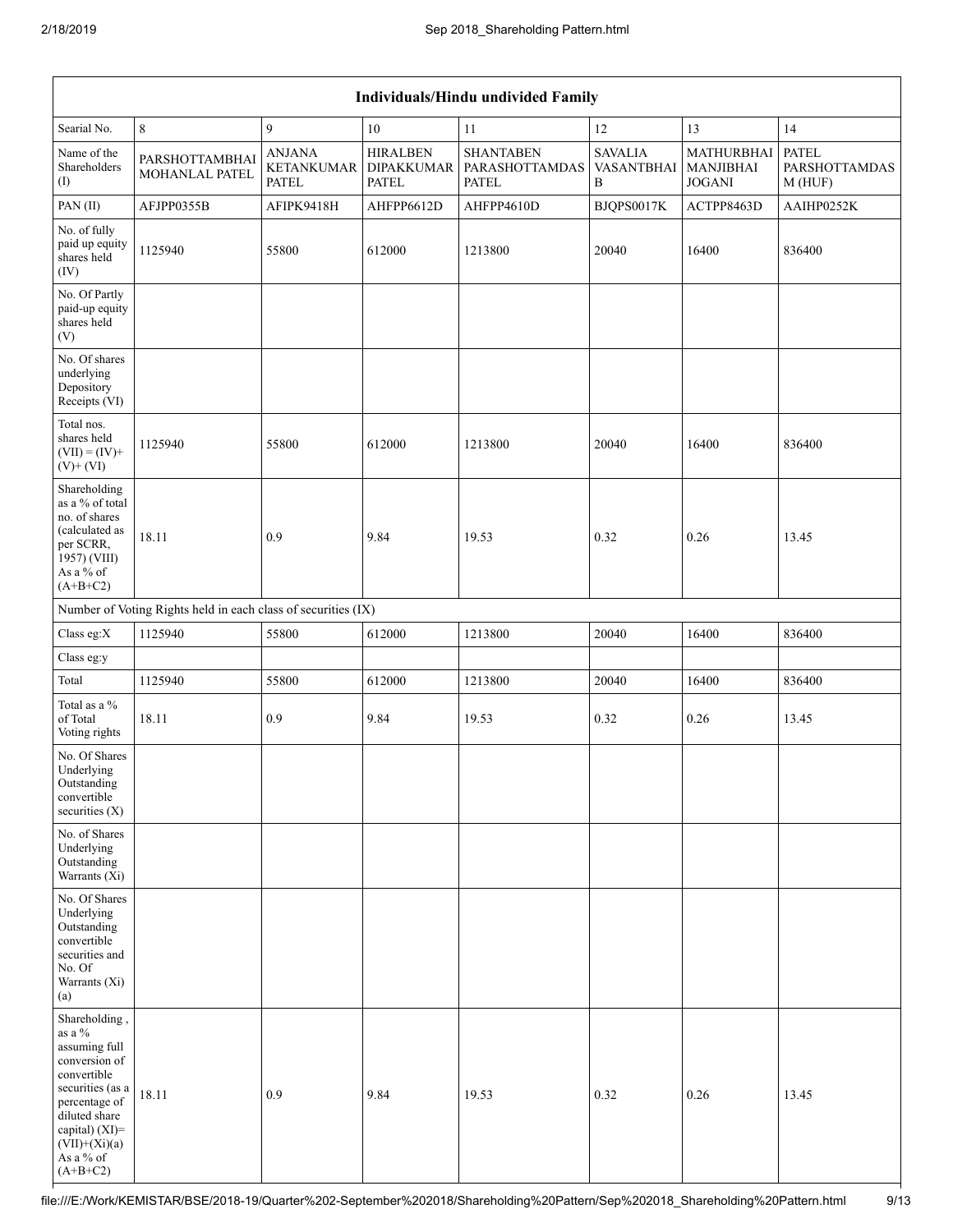# 2/18/2019 Sep 2018\_Shareholding Pattern.html

| Number of Locked in shares (XII) |  |  |  |
|----------------------------------|--|--|--|
|----------------------------------|--|--|--|

|                                                                         | Number of Locked in shares (XII)                        |          |          |          |              |              |          |  |
|-------------------------------------------------------------------------|---------------------------------------------------------|----------|----------|----------|--------------|--------------|----------|--|
| No. $(a)$                                                               | 1125940                                                 | 55800    | 612000   | 1213800  | $\mathbf{0}$ | $\mathbf{0}$ | 836400   |  |
| As a % of<br>total Shares<br>held(b)                                    | 100                                                     | 100      | 100      | 100      | $\mathbf{0}$ | $\bf{0}$     | 100      |  |
|                                                                         | Number of Shares pledged or otherwise encumbered (XIII) |          |          |          |              |              |          |  |
| No. $(a)$                                                               |                                                         |          |          |          |              |              |          |  |
| As a % of<br>total Shares<br>held (b)                                   |                                                         |          |          |          |              |              |          |  |
| Number of<br>equity shares<br>held in<br>dematerialized<br>form $(XIV)$ | 1125940                                                 | 55800    | 612000   | 1213800  | 20040        | 16400        | 836400   |  |
|                                                                         | Reason for not providing PAN                            |          |          |          |              |              |          |  |
| Reason for not<br>providing<br>PAN                                      |                                                         |          |          |          |              |              |          |  |
| Shareholder<br>type                                                     | Promoter                                                | Promoter | Promoter | Promoter | Promoter     | Promoter     | Promoter |  |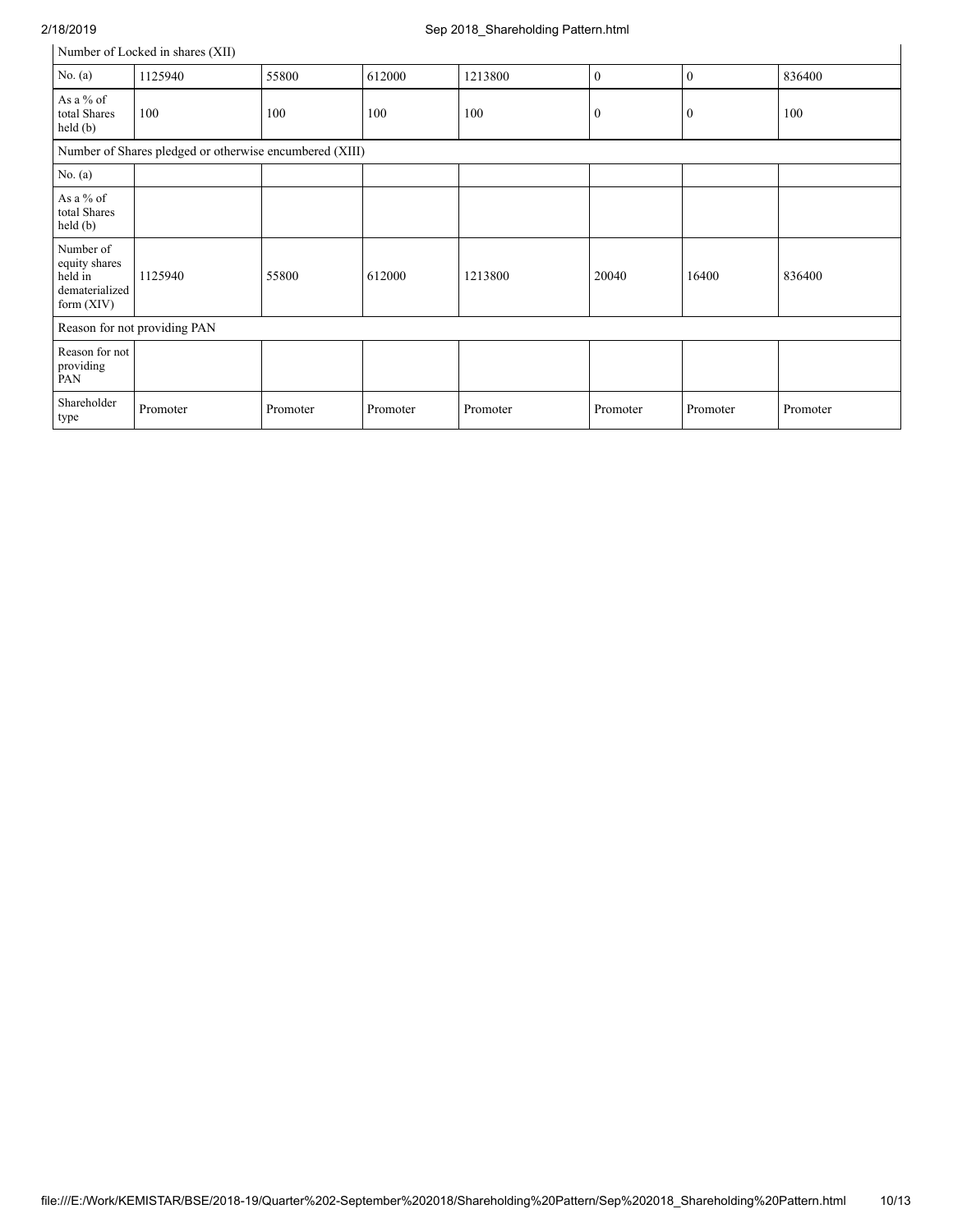| Individuals/Hindu undivided Family                                                                                                                                                       |                                                               |                       |  |  |  |  |  |  |
|------------------------------------------------------------------------------------------------------------------------------------------------------------------------------------------|---------------------------------------------------------------|-----------------------|--|--|--|--|--|--|
| Searial No.                                                                                                                                                                              | 15                                                            |                       |  |  |  |  |  |  |
| Name of the<br>Shareholders (I)                                                                                                                                                          | PATEL DIPAKKUMAR PARASHOTTMDAS (HUF)                          | Click here to go back |  |  |  |  |  |  |
| PAN(II)                                                                                                                                                                                  | AAIHP0254R                                                    | Total                 |  |  |  |  |  |  |
| No. of fully paid<br>up equity shares<br>$held$ (IV)                                                                                                                                     | 338640                                                        | 4563448               |  |  |  |  |  |  |
| No. Of Partly paid-<br>up equity shares<br>held(V)                                                                                                                                       |                                                               |                       |  |  |  |  |  |  |
| No. Of shares<br>underlying<br>Depository<br>Receipts (VI)                                                                                                                               |                                                               |                       |  |  |  |  |  |  |
| Total nos. shares<br>held $(VII) = (IV) +$<br>$(V) + (VI)$                                                                                                                               | 338640                                                        | 4563448               |  |  |  |  |  |  |
| Shareholding as a<br>% of total no. of<br>shares (calculated<br>as per SCRR,<br>1957) (VIII) As a<br>% of $(A+B+C2)$                                                                     | 5.45                                                          | 73.41                 |  |  |  |  |  |  |
|                                                                                                                                                                                          | Number of Voting Rights held in each class of securities (IX) |                       |  |  |  |  |  |  |
| Class eg:X                                                                                                                                                                               | 338640                                                        | 4563448               |  |  |  |  |  |  |
| Class eg:y                                                                                                                                                                               |                                                               |                       |  |  |  |  |  |  |
| Total                                                                                                                                                                                    | 338640                                                        | 4563448               |  |  |  |  |  |  |
| Total as a % of<br><b>Total Voting rights</b>                                                                                                                                            | 5.45                                                          | 73.41                 |  |  |  |  |  |  |
| No. Of Shares<br>Underlying<br>Outstanding<br>convertible<br>securities (X)                                                                                                              |                                                               |                       |  |  |  |  |  |  |
| No. of Shares<br>Underlying<br>Outstanding<br>Warrants (Xi)                                                                                                                              |                                                               |                       |  |  |  |  |  |  |
| No. Of Shares<br>Underlying<br>Outstanding<br>convertible<br>securities and No.<br>Of Warrants (Xi)<br>(a)                                                                               |                                                               |                       |  |  |  |  |  |  |
| Shareholding, as a<br>% assuming full<br>conversion of<br>convertible<br>securities (as a<br>percentage of<br>diluted share<br>capital) (XI)=<br>$(VII)+(Xi)(a)$ As a<br>% of $(A+B+C2)$ | 5.45                                                          | 73.41                 |  |  |  |  |  |  |
| Number of Locked in shares (XII)                                                                                                                                                         |                                                               |                       |  |  |  |  |  |  |
| No. $(a)$                                                                                                                                                                                | 338640                                                        | 4498996               |  |  |  |  |  |  |
| As a % of total<br>Shares held (b)                                                                                                                                                       | 100                                                           | 98.59                 |  |  |  |  |  |  |
|                                                                                                                                                                                          | Number of Shares pledged or otherwise encumbered (XIII)       |                       |  |  |  |  |  |  |
| No. $(a)$                                                                                                                                                                                |                                                               |                       |  |  |  |  |  |  |
|                                                                                                                                                                                          |                                                               |                       |  |  |  |  |  |  |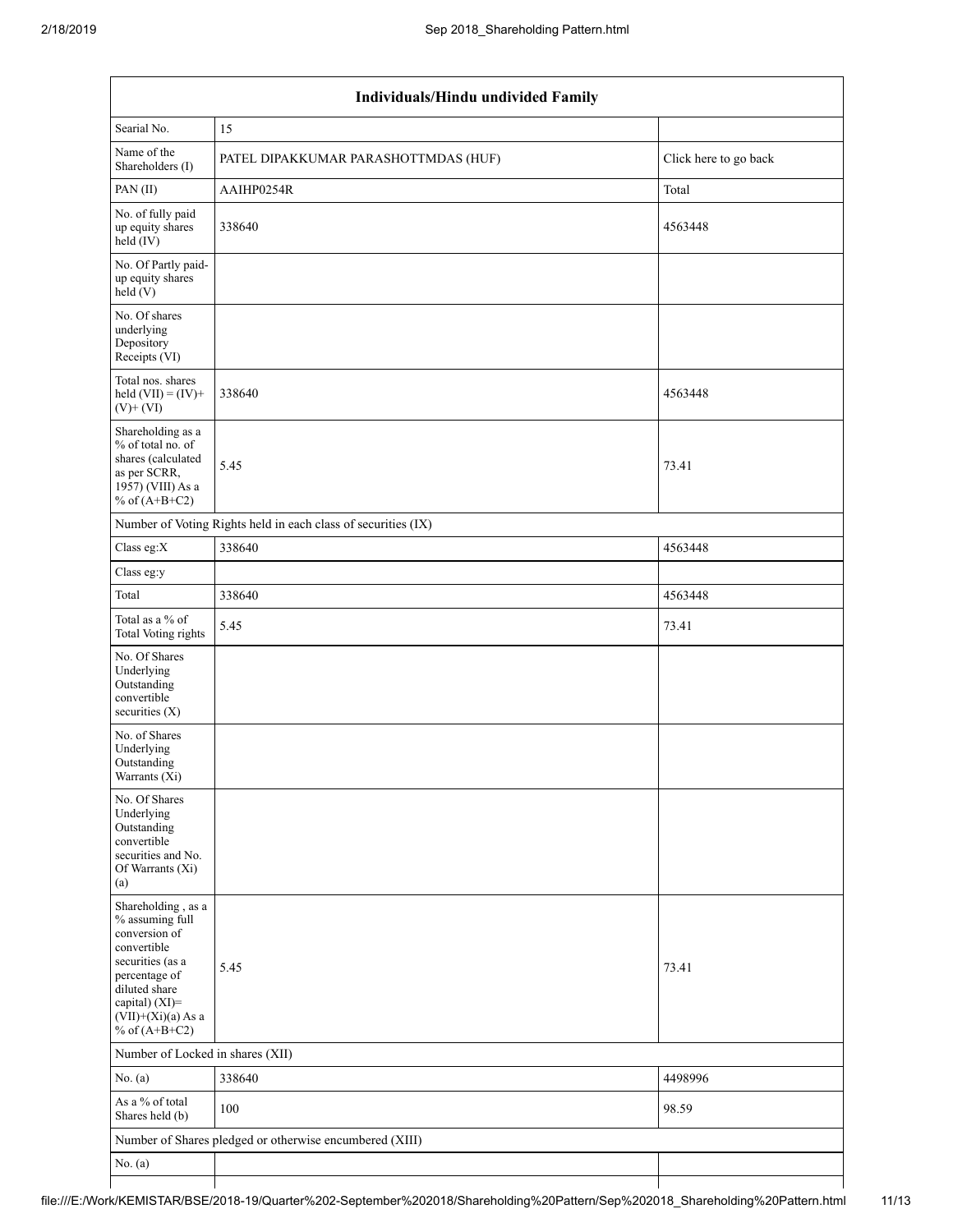| As a % of total<br>Shares held (b)                                   |          |         |
|----------------------------------------------------------------------|----------|---------|
| Number of equity<br>shares held in<br>dematerialized<br>form $(XIV)$ | 338640   | 4563448 |
| Reason for not providing PAN                                         |          |         |
| Reason for not<br>providing PAN                                      |          |         |
| Shareholder type                                                     | Promoter |         |